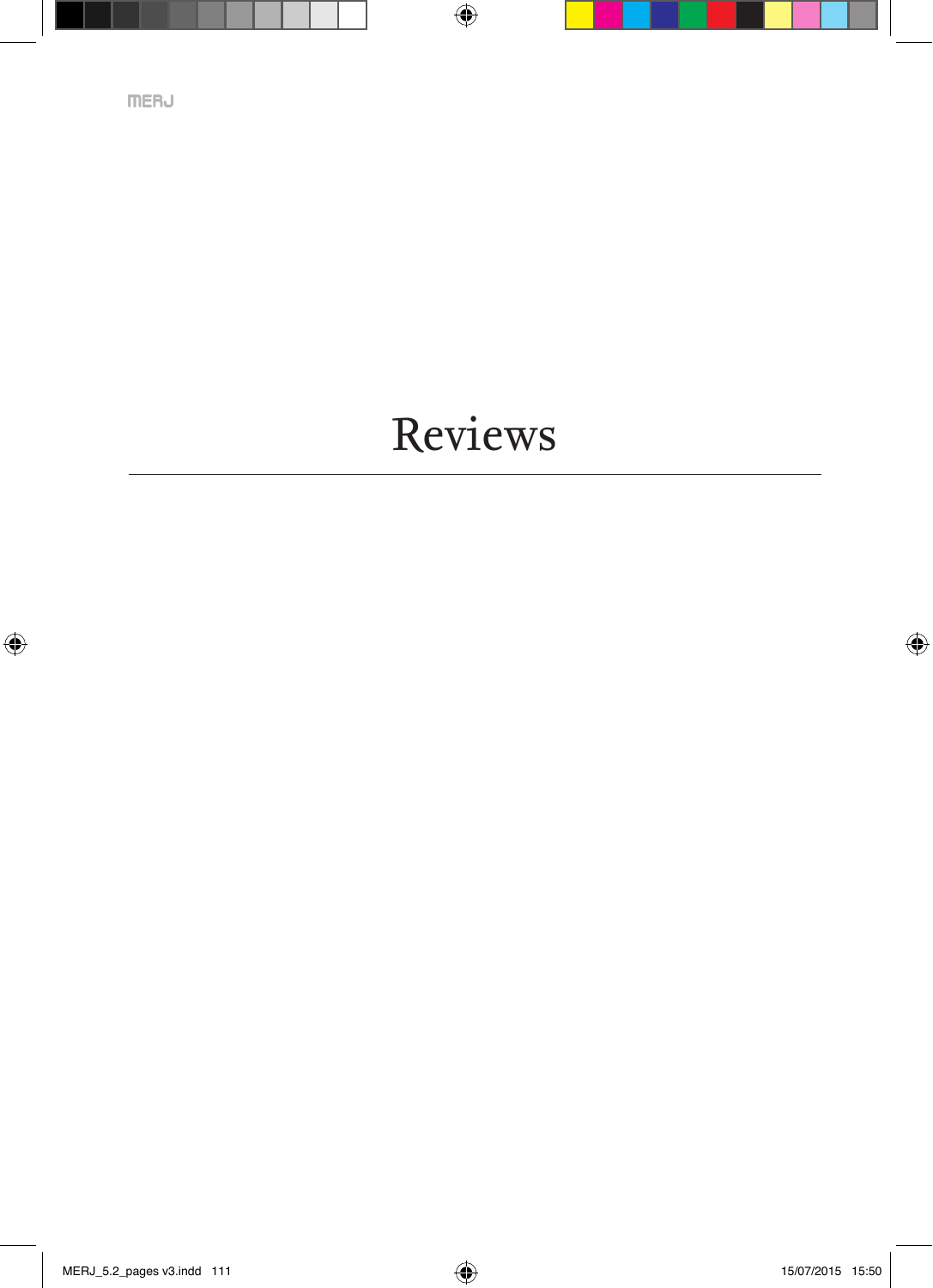*Media Literacy and the Emerging Citizen: Youth, Engagement and Participation in Digital Culture***, by Paul Mihailidis (2014). Peter Lang Publishing, ISBN 1433121794**



In 2014, the Nobel Peace Prize was awarded to its youngest winner, Malala Yousafzai. In this context, the work of Paul Mihailidis helps us understand how young people are changing their environments and societies, empowered by technology and digital media.

The emerging citizen concept proposed here gives us a new perspective about the positive use of the tools provided by digital culture and a commitment to civic participation. In this new communication context and social landscape, media literacy is the element of articulation. Any network user is potentially a producer of information: what varies is the degree of participation, through the level of media literacy achieved.

This book highlights the lack of unity in definitions of media literacy, from the emergence of the concept in the thirties in the United States to more recent paradigms. According to Mihailidis, media literacy education is concerned with both participation and positive social change. Only an educated society can cope with the challenges of democracy increasingly mediated by digital technology. Today, the development of the individual in virtual environments demands 'more intelligent, sophisticated and expressive citizens' who can contribute to their community and solve their problems, as well as harness the power of social networks to learn, share, explore and revolutionize, and are in turn critical consumers (p. 158). He sees media literacy enabling people to become effective citizens, media and content creators (p. 42). He proposes a typology of citizen, the 'good citizen' and 'good citizenship', the latter fostering the capability to become an agent of social change. Although elsewhere, in the same way as Earl and Kimport suggest (2011: 24-25), Mihailidis has a different view of the phenomenon that links social change intervention in digital spaces. Despite his argument focusing specifically on political activism in the network as well as how the Internet promotes the mobilization which has given rise to the 'E-movements', his position is firm: the technology itself does not change societies or social processes by its very existence, it is instead the creative ways in which people use the digital culture that can contribute to the social change.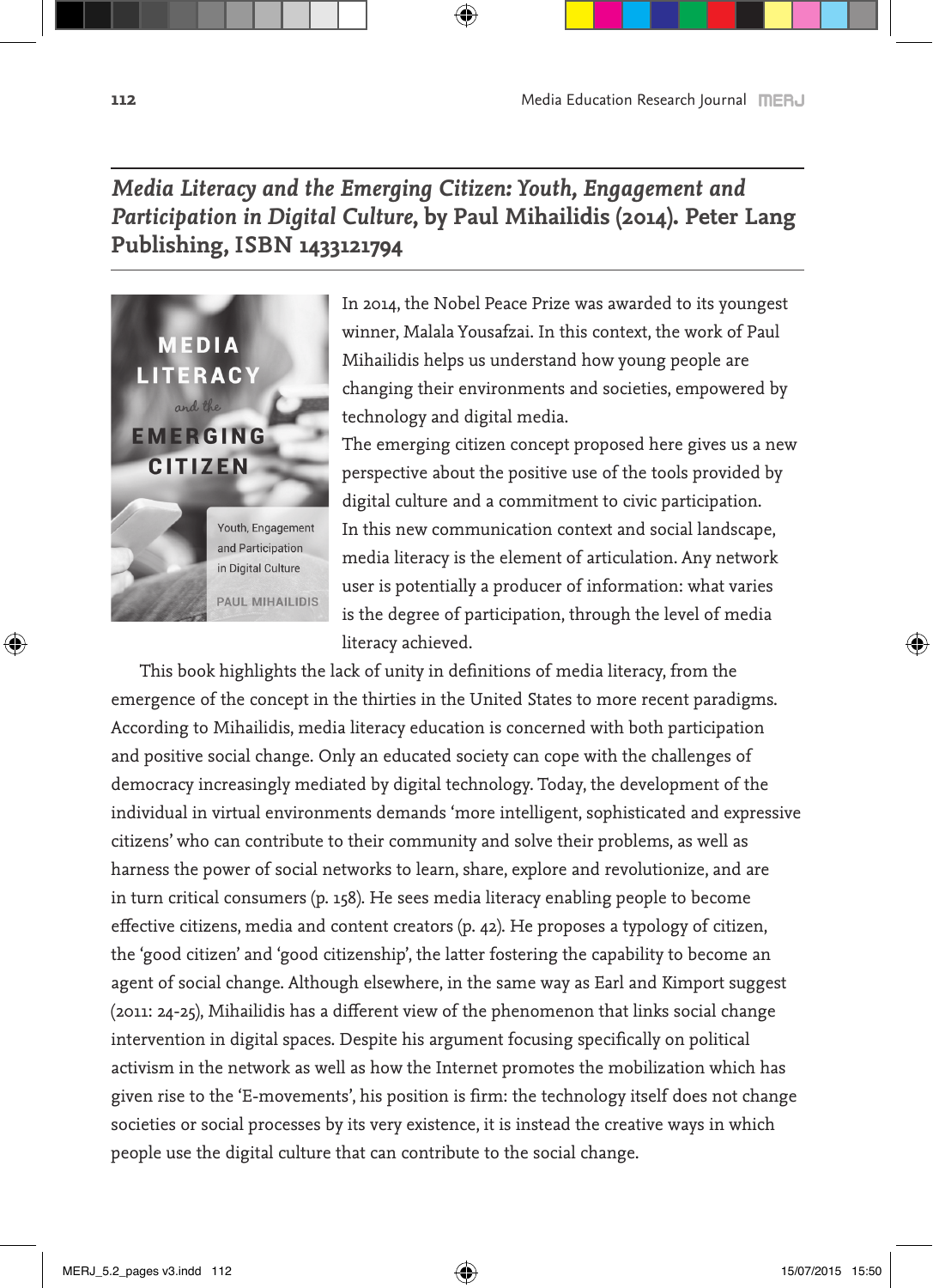The volume is divided in three main parts and seven chapters in which we find different proposals. Part one deals with the capacity for using the technology in the most efficient manner by citizens, especially on the social platforms and networks that allow to organize people with the same interests around the world, and this phenomenon is presented as a new mode of social participation. In this framework the figure of the young citizen who participates by giving voice to their peer group arises by promoting the causes that unite them while making use of digital activism for change. Interestingly, at this point, the digital culture and the online participation break with the idea of the traditional vote as the only way to change things. The Internet, social networks and other media and communication channels begin to constitute an alternative. In this sense Mihailidis agrees with the idea of Crovi (2012, p. 226) that grants the power to young people who contradict the leitmotiv of technology industries and media designed for them only as entertainment, while they have turned it into a weapon of expression and opposition.

On the other hand, results a priori seem faster and are more visible. The digital culture magnifies and viralizes everything that is on the network. It also fosters new social structures that grow vertiginously, and relationships are more immediate. Similarly, messages circulate at an unreachable speed. Amidst all these new facilities for civic participation and easy access to technology and media, emerges the need to consider media literacy as a guarantor of responsible participation and for the protection of the rights of citizens. 'Media literacy education is the movement that can help empower young citizens to use these newfound opportunities for greater engagement, dialog, and inclusiveness in everyday life' (p. 47).

Finally, the first piece concludes with the potential of media literacy and collective crowd intelligence for social mobilization. Mihailidis distinguishes between the use of media to share, cooperate and act. However, the most important thing is the competence to create original, critical, transparent and collective narratives, messages or information to be shared. It is a clarion call to lead the processes of democratization as members, users and beneficiaries of the digital culture where the more literate people are, the more engaged in their destiny.

Part two explains how the socialization of young people has moved to a new area – cyberspace - where much of their life is being connected particularly through social networks. In this new territory, to find new forms of building relationships and debate, criticism and reflections are propitiated. Given this reality, the author chooses to interview a group of young people to understand their behavior in the media and the use they make of it. The responses highlight five major conclusions: 1. The need for the youth to be informed. 2 The importance of sharing what they consume or create particularly in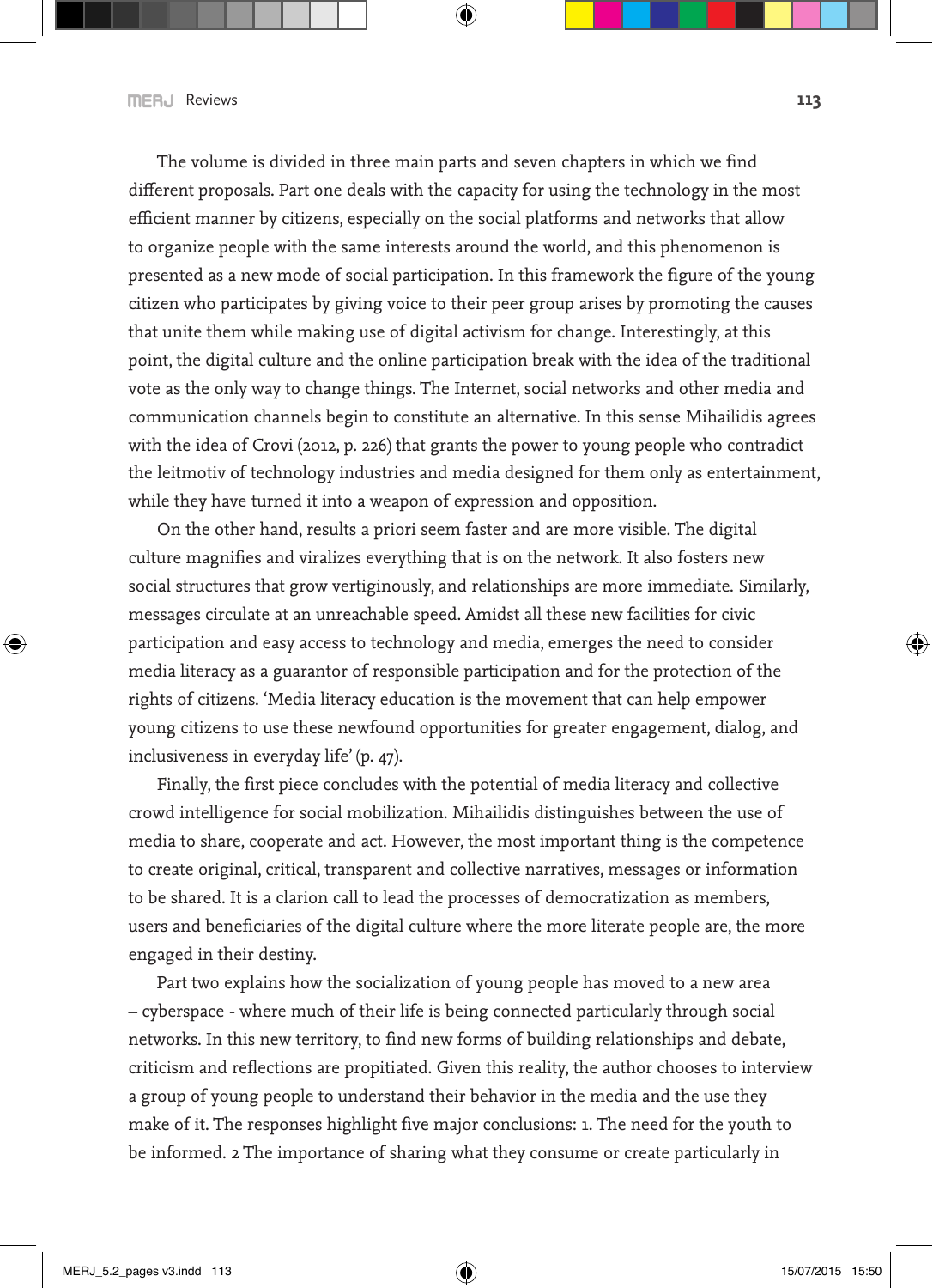social networks. 3. The importance that is being gained by the social platforms on the development of youth. 4. The gap that is found in education when the teachers and the system are not 2.0 thinkers or digital natives. 5. A little attention to our online identity being constantly on display.

Finally, part three presents three relevant ideas: (1) the concept of motivation as a crucial component in digital participation and civic engagement closely linked to the use of technology to improve the social environment. (2) The concept of mindfulness as one of the media literacy connectors, which consists on assuming the impact of our actions online, as well as being responsible when we are on line, becoming aware of the time spent there in order to make the most of it. (3) A model for the emerging citizen based on the 5A'S of media literacy: 'Access to media; Awareness of how media portrays events and issues; Assessment on how media portrays events and issues; Appreciation of the diversity of information, dialog, collaboration, and online voices; Action to become part of the dialog' (p. 128).

The last point is the primary contribution of the author. The design of a 5A's framework for digital users and people involved in media literacy education responds to a need of an inclusive guide for every kind of communicating participant. This model contains essential elements of media literacy such as values, ideologies, expression, diversity, voices, purposes, digital divides and culture.

Overall, this book is a brave study resulting in a new paradigm of media literacy for citizen empowerment through technology and the role of youth in this scenario. Ultimately, the book invites teachers, parents, policy makers, and public officials to collaborate on the development of a digital community in the best interests of citizens. In this way, it also opens up new possibilities for modifying the labour structure and development of digital skills and training to meet emerging professions millennials to occupy. The empowerment of citizens by the provision of analytical and creative resources for people to participate in the public sphere is, for Mihalidis, a collective responsibility.

### **Discussion**

Paula (PH-D): What issues do digital culture / technology raise for how we define a citizen?

**Paul (PM)**: There is a host of scholarship that has explored the evolving notion of what it means to be a citizen. The Most popular works, in the context of the US, are by scholars like John Dewey, Robert Putnam, Michael Schudson, and Benjamin Barber. Definitions of citizenship have historically been related to duties, like voting, volunteering, paying taxes,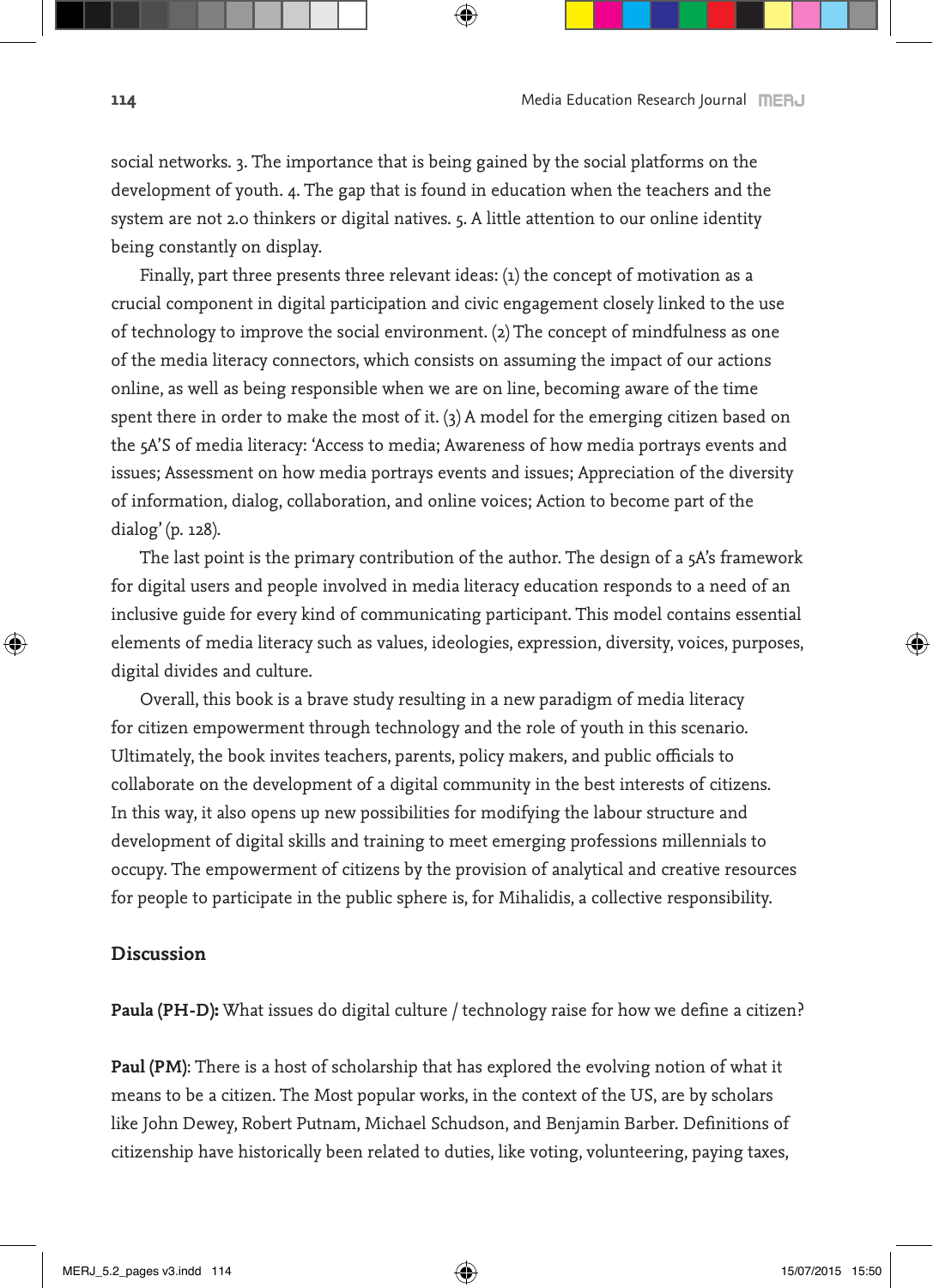and so on. These are still strong metrics for us to consider, but they paint an incomplete picture. For one, they are duties that don't complement the full range of functioning democracy today. Second, they are limiting to a national context, i.e. they are situated with borders and boundaries in mind. This is in contrast to the ways that citizens understand the world and their role in it. Rather, today citizens are embedded in digital culture. The long held civic duties that people must adhere to still exist and are vibrant, but there is another half to the story. In my book, I detailed the work on engagement or actualized citizenship, which has been developed as a way to explore how we understand participation in society as more dynamic and inclusive than voting and other complimentary duties. I believe that the citizen of today has less barriers to participation than ever before, more access to follow ideas and issue, and to express, share, create and join in civic dialog of local, national and global interest. Citizens today have more influence in peer-based, connective platforms than they ever did with a single vote. They can engage in rich dialog with diverse communities, they can monitor a far greater breadth of information than before, and they can share and repurpose information to help others see more opinions, share more ideas, or be more included in public dialog today.

At the end of the day, citizens have more voice, and more agency. They are not bound by borders for information or networks to disseminate news at a certain time and place. Digital culture has subverted how citizens debate, engage, and participate. However, how we teach and learning about citizenship is still grounded in civic structures and duties, and not in networks, connectivity, agency and participation. My book sets out, in essence, to show this disconnect and then argue for media literacy as the mandate for civic inclusion and democratic thought in digital culture. It's clear that we have the capacity and networks in place, we just don't have the learning and engagement contexts to match.

**Julian (JMcD):** Can I follow up with the (perhaps) obvious question, given your work with the Salzburg Global Seminar and the relationship with the United Nations Development Programme, how do you propose we work across the two competing imperatives of these more nuanced and complex questions of converting everyday digital life into civic engagement on the one hand, and on the other just getting people who are excluded from the conversation, for economic reasons or due to political restrictions on their freedom, connected in the first place? In more simplistic terms, do we need to focus on ACCESS first, and then move on?

**PM:** Sure, and here's my obvious answer (I think). I think no matter what the capacity of work is, Access is the first and foremost competency to focus on. The question presumes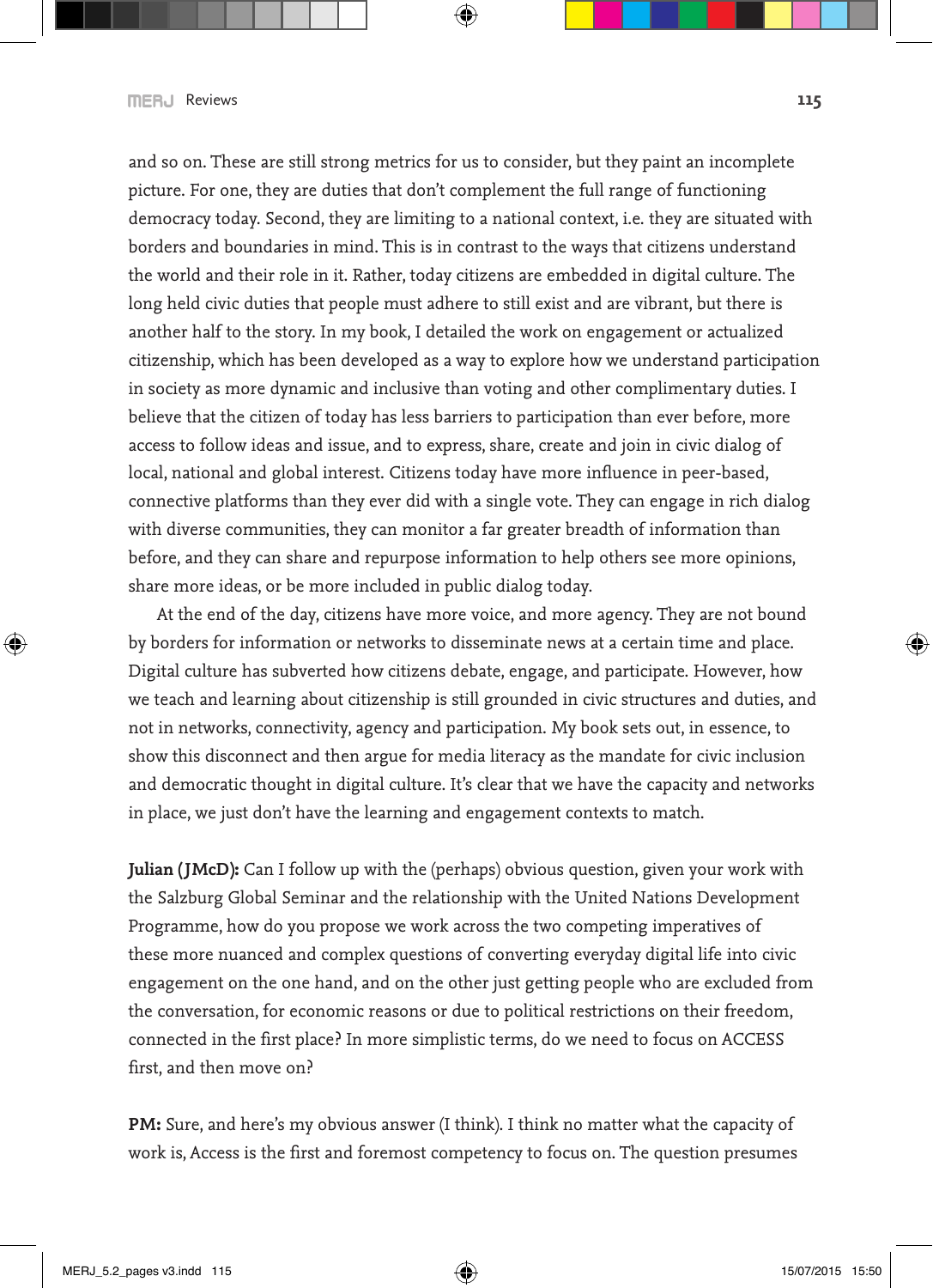that access simply means having access to information vs. not. I think that's a fundamental human right, as important as voting, expression, participating, etc. etc. because without information all of those human rights become abstractions of sorts. But I think access also means knowing how to access credible, reliable, diverse, independent information, and how to access the groups that any citizen needs and wants to engage with for social, political, cultural, economic or personal reasons. Access is a much more complicated and nuanced term for media literacy these days. If you are advocating for women's rights, for example, there are dynamic communities, groups, and resources that are connective and collaborating consistently. Younger generations need to have access to these groups through technologies, but also access to the myriad of participatory ways that contribution facilitates. My work with the Salzburg Global Seminar, and the UNDP, is predicated on the competency of access at the foundation of all media literacy work. From giving a voice to the voiceless, and give more dynamic voice to those who are in positions to make change, advocate for human rights, and engage in work that helps the common good. I feel very strongly that without access, there is no freedom to do anything else.

**PH-D:** Could we talk about an 'autonomous' or 'premature' media literacy? As the author explains, technology is a step ahead of education and teachers have to make a huge effort to assume digital innovation and possibilities to offer a good media literacy learning. Sometimes the education system is not ready to handle the actual requirements and young people have much more knowledge that those responsible of their media literacy education. How can we manage this paradox? I have the perception that we are always running late in this sense.

**PM:** I think this question gets to the heart of what we are trying to accomplish with media education in general. Howard Rheingold, in Net Smart, notes right up front that educational systems, often burdened by beaureucratic decision making policies, will never be able to respond to the rapid advancements in technological innovation. But I contend that even trying to catch up is anathema to what media education is all about. In fact, one of the hardest things to watch in the United States is the sheer amount over broken budgets resulting from K-12 (primary & secondary) schools becoming obsessive with technology for their students. A recent New York Times op-ed <http://www.nytimes. com/2015/01/30/opinion/can-students-have-too-much-tech.html?smid=tw-share > highlighted research that shows how faulty this investment is. In my book, I argue for creating spaces for critical thought, application and expression that are embedded in our situated experiences in daily life. These are technologically agnostic. If media literacy is to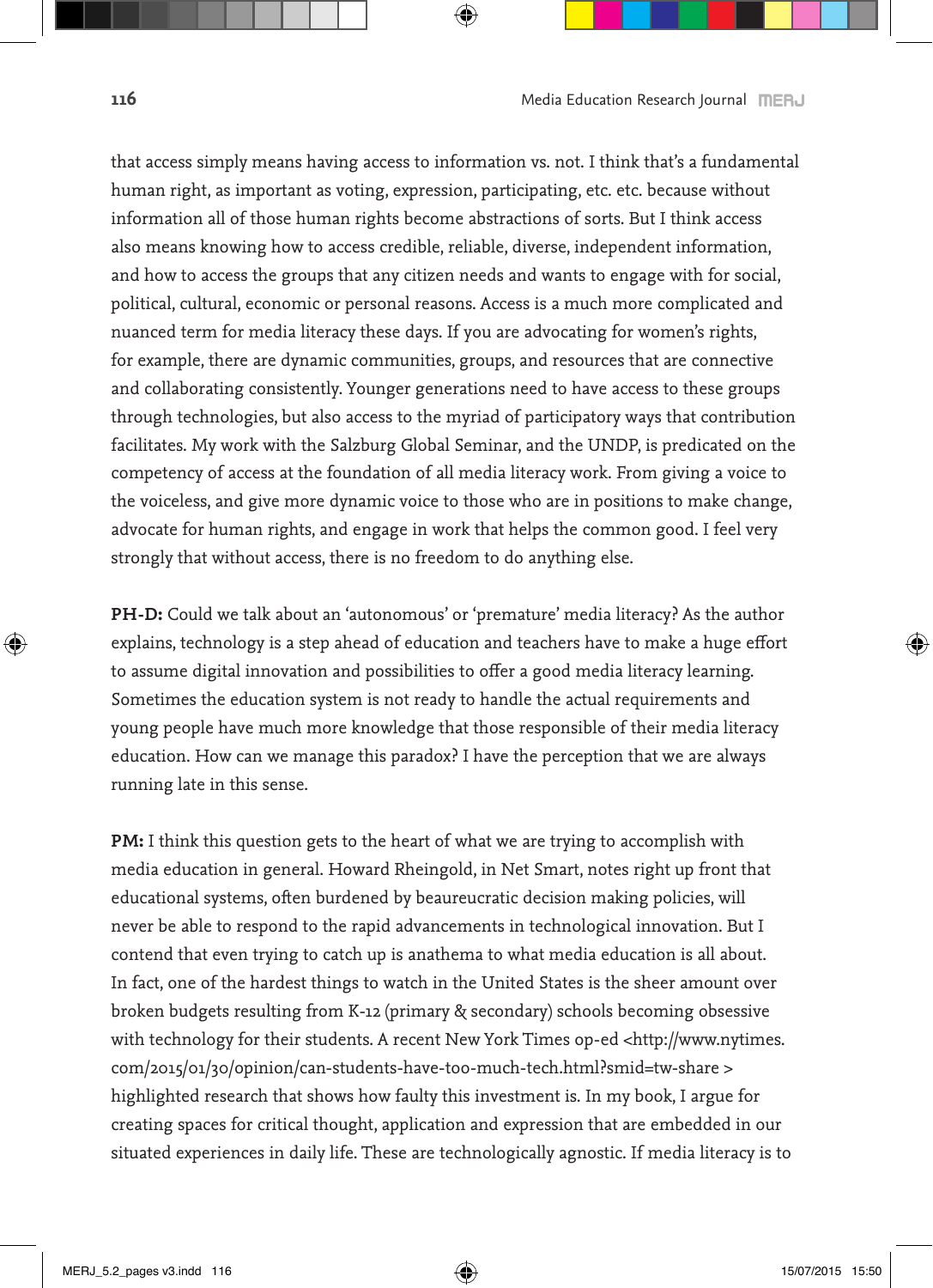be responsive, agile, and dynamic, it has to embrace that young people sometimes have a greater familiarity with tools and technologies than educators, but rarely a more nuanced critical dispositions towards these tools, and a basic critical disposition to approach their application in daily life. The paradox is that chasing tech as a way to enhance and embrace media literacy has resulted in more wasteful computer labs and tablets that collect dust, or that students hack for their own purposes. Students need tech, of course, but we should be a) enabling hacking, and b) allowing the tools to be compliments of a larger set of core dispositions, competencies, and constructs that guide our relationship with media, learning, and civic life today.

**JMcD:** Can you cite a particular example of media education enabling civic engagement – preferably one you talk about in the book, where there was a particular pedagogic approach that worked? I'm thinking about how difficult it is to strike the balance between 'giving voice' and making all kinds of dubious assumptions about the terms and conditions for engagement. So could you point to one case where the blend of technology, content and the old fashioned 'craft of teaching' was conducive to civic action?

**PM:** I think this question hits on one of the big issues we have in the media education world as it relates to civic life and engagement: it's hard to impossible to quantify what someone learns leading directly to a form of civic engagement. Especially tying it back to a 'craft of teaching.' That scares me as somewhat predictive in a sense, and that we can reduce some type of education to correlate to civic engagement. Overall, I think tying a specific pedagogy to a specific civic engagement is difficult, because that's a hard connection to prove. Some media education scholars, myself included, have been able to quantify that students can learn skills and dispositions to be more critically engaged with media, but I'm not sure that moves the dial in a civic way. At least that's hard to prove. My approach in the book is to set the foundation for acts of civic engagement, and then work backwards to show how media education can work to facilitate this type of action, instead of just critical deconstructions of text. I start off the book by talking about an informal point of engagement, where a community used its collective voice. Molly Catchpole, a 22 year old recent graduate, started a change.org campaign against Bank of America's arbitrary fee raise in the wake of the US housing collapse in 2008. She used her networks, and media savvy to engage the crowd and they ended up forcing Bank of America to reverse their fee hike. It's a story like this that I use to trace backwards and explore what type of learning models could support this type of civic behavior as a situated part of daily life. That's where the 5As come from, and where I hope this book takes people's minds from time to time.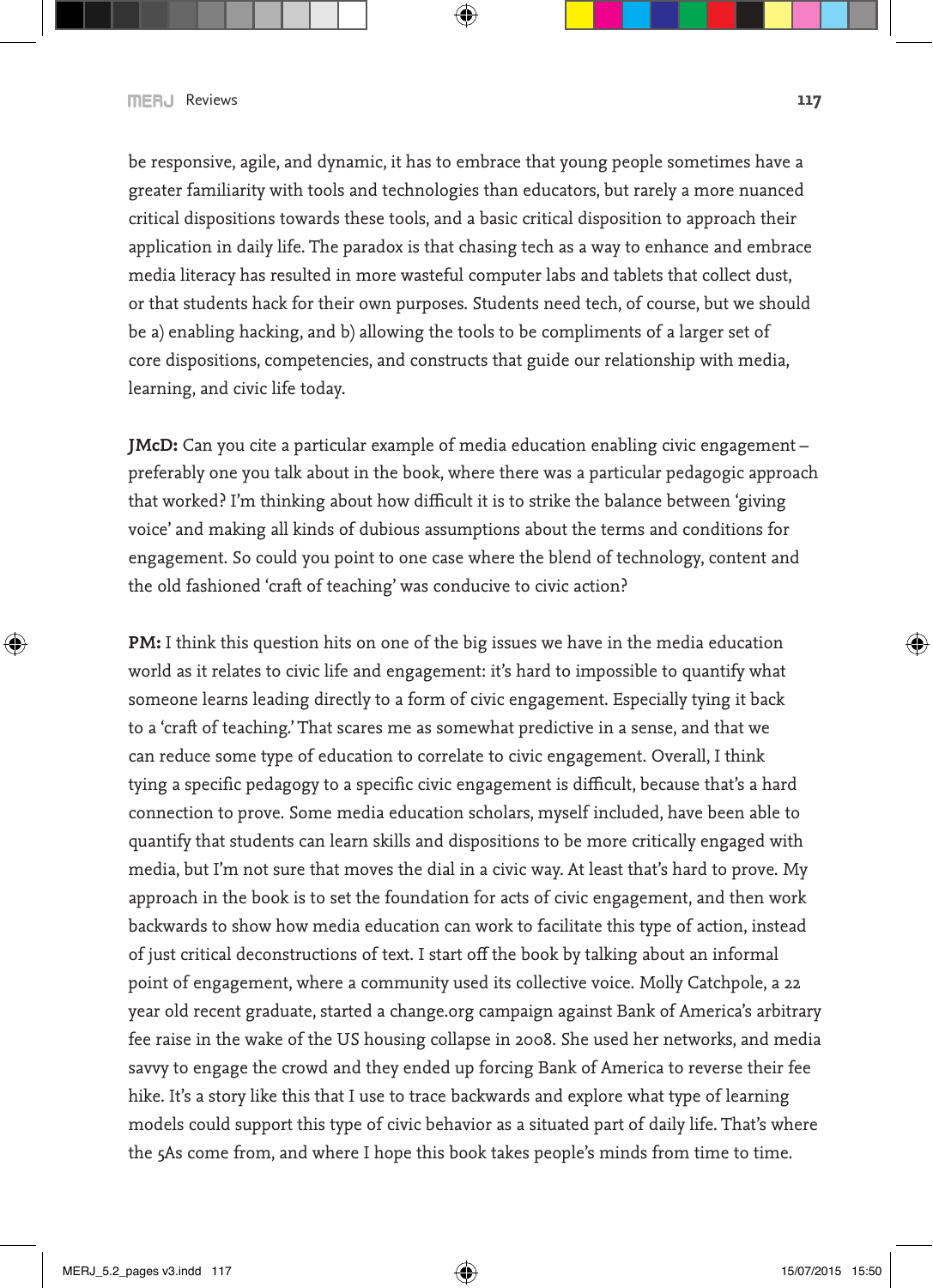**PH-D:** Related to the last answer, I would like to add two more examples of civic engagement and ask another question.

Marshall Reid was ten years old when he changed eating habits in USA through his YouTube profile. Martha Payne was nine when she changed eating habits at public school in Scotland through her blog. Also, she raised money for help a non-profit organization.

They have inspired other young people like them on Internet. One report in Spain says that we are trusting in our peers, friends and family as an authoritative source above all media. Paul, do you think that we can talk about a new model of civic engagement through media literacy where peers are the most reliable instructors?

**PM:** I think these are wonderful examples, and the type that exist through my book. I think peer, and community based, dynamics are at the heart of media literacy for engagement in civic life. It's been well documented for some time now that we trust in our peers and communities far more than we do in media industries. This idea has prevailed in digital spaces as well. We need to find a way to develop that, and to cultivate models for what the engagement looks like. Media literacy education is one way to get there. It needs to happen through more applied and dynamic mechanisms than simply teaching about critical inquiry. Of course media education is a continuum, and it should make spaces for individual and social formalization, where at some levels of education the basic concepts are required, but as young people move towards more direct civic responsibility, media literacy needs to move from a form of critical and cultural inquiry, to one of applied and active engagement. That's my hope, and it's the argument my book makes.

Reviewer – Paula Herrero-Diz, Loyola Andalucía University Discussion – Julian McDougall, Paula Herrero-Diz, Paul Mihailidis

## *Cultural work and higher education***, edited by Daniel Ashton and Caitriona Noonan (2013). Palgrave Macmillan, ISBN 9781137013934**

This is an important and timely collection that aims to set an agenda for critically considering developments within Higher Education, most notably how issues such as employability have translated, through applied arts subjects, into the cultural industries. Across four sections and eleven chapters the book moves from the individual experience, through the institutional environment, to the policies shaping cultural work and Higher Education. The result is, at times, awkward and grim reading, particularly for those who seek an economic future in the immaterial products of culture and creativity.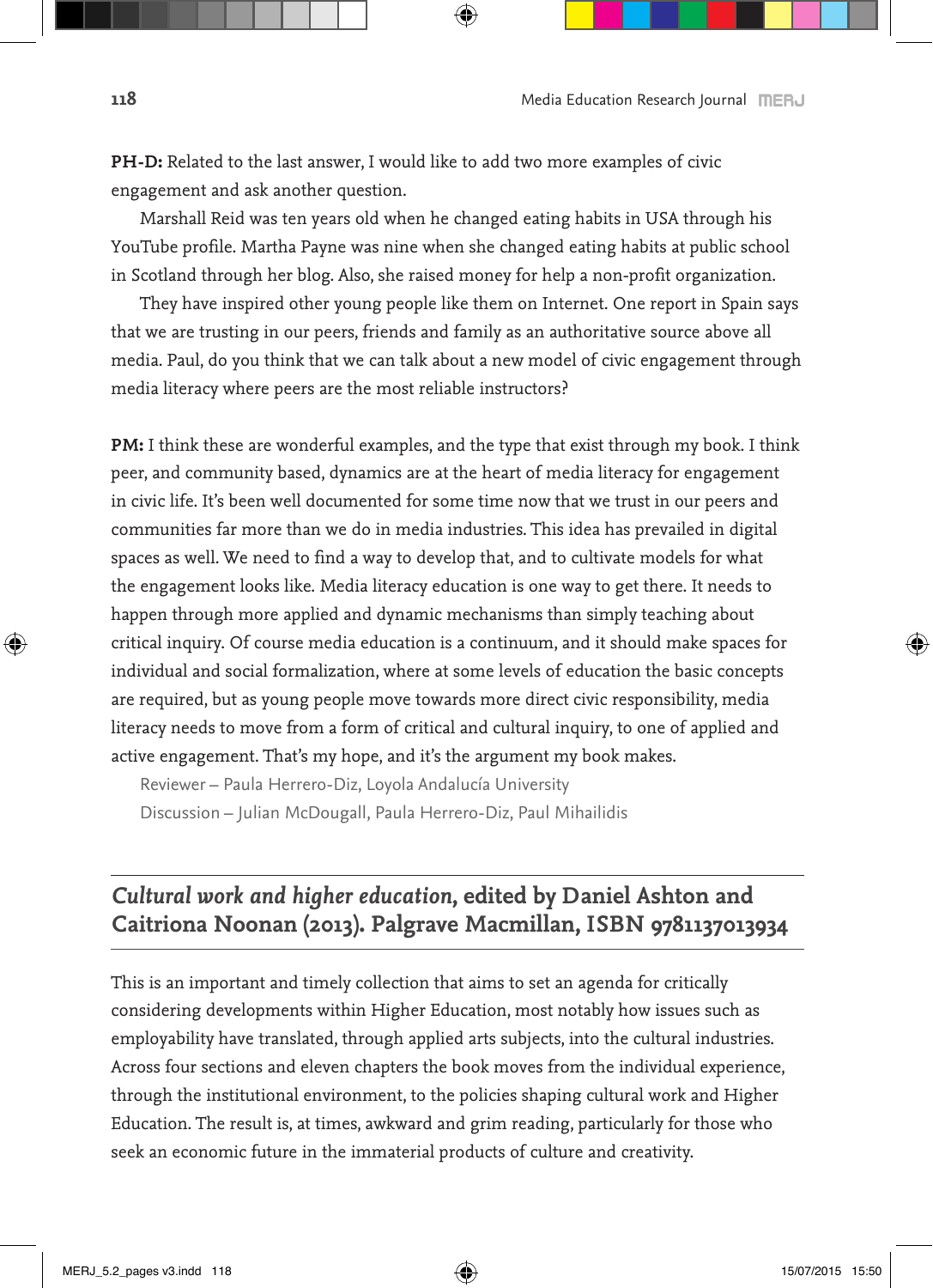This review will not attempt to summarise all eleven chapters, which range from overviews of policy frameworks (Oakley) and ideas of the flexible cultural worker and their classroom (Luckman) through to reflexive considerations of the work of cultural practitioners in HE (Ashton) and the inequalities of class, race and gender (Lee, Saha and Allen's chapters respectively) that mark access and success in cultural work. Moreover the book has useful empirically grounded chapters, ranging from those based on large scale, longitudinal, surveys of creative graduates (Pollard) to qualitative work employing discursive psychology (Taylor and Littleton).

Rather than reiterating each chapter's core point (a task much better served by reading the book itself ), this review will consider three themes that mark important discussion points for HE and cultural work in the UK and may provide fruitful further research for which this book can claim to be the inspiration. The themes are: 1) the role of policy and regulation; 2) the disciplinary basis for a discussion of higher education and cultural work; and 3) the internationalisation agenda.

The thrust of the book is clear, whereby the role of the university must be defended against becoming/being a mere adjunct to the demands or needs of industry and business. These demands are, in themselves, amorphous and shifting, filtered through a range of policy lenses discussed by several chapters in the book. It is vital that the 'needs' of the economy are subject to much greater and much more detailed scrutiny, asking where and how these 'needs' have come about; and why, despite the wealth of evidence presented around inequality by this book, cultural work is seen as the solution to the crisis of postindustrial economies in the aftermath of the financial crash. Berger *et al*'s chapter, for instance, attempts to capture the pedagogical value of work placements, crucial as these are to the employment practices of Bournemouth's cultural graduates. By making visible the route between seminar and studio, this work invites researchers to provide further work that will lay bare the political economy that underpins these educational practices. This is a task well met by the range of other chapters in the book and would be an excellent line of thought for future volumes. This task will, therefore, be one that confronts questions of regulation, an issue at the heart of the inequalities of the labour market identified in the final section of the book.

The second point, around disciplines, addresses both the structure of how knowledge is produced in the UK and the associated structures of dissemination. The edited collection is currently much maligned, given the low status afforded to individual chapters in judgements of research quality. This can limit the capacity for academia to have cross- and inter-disciplinary discussions, particularly those that require reflexivity. Indeed, the very idea of cultural work has emerged from across differing intellectual traditions and has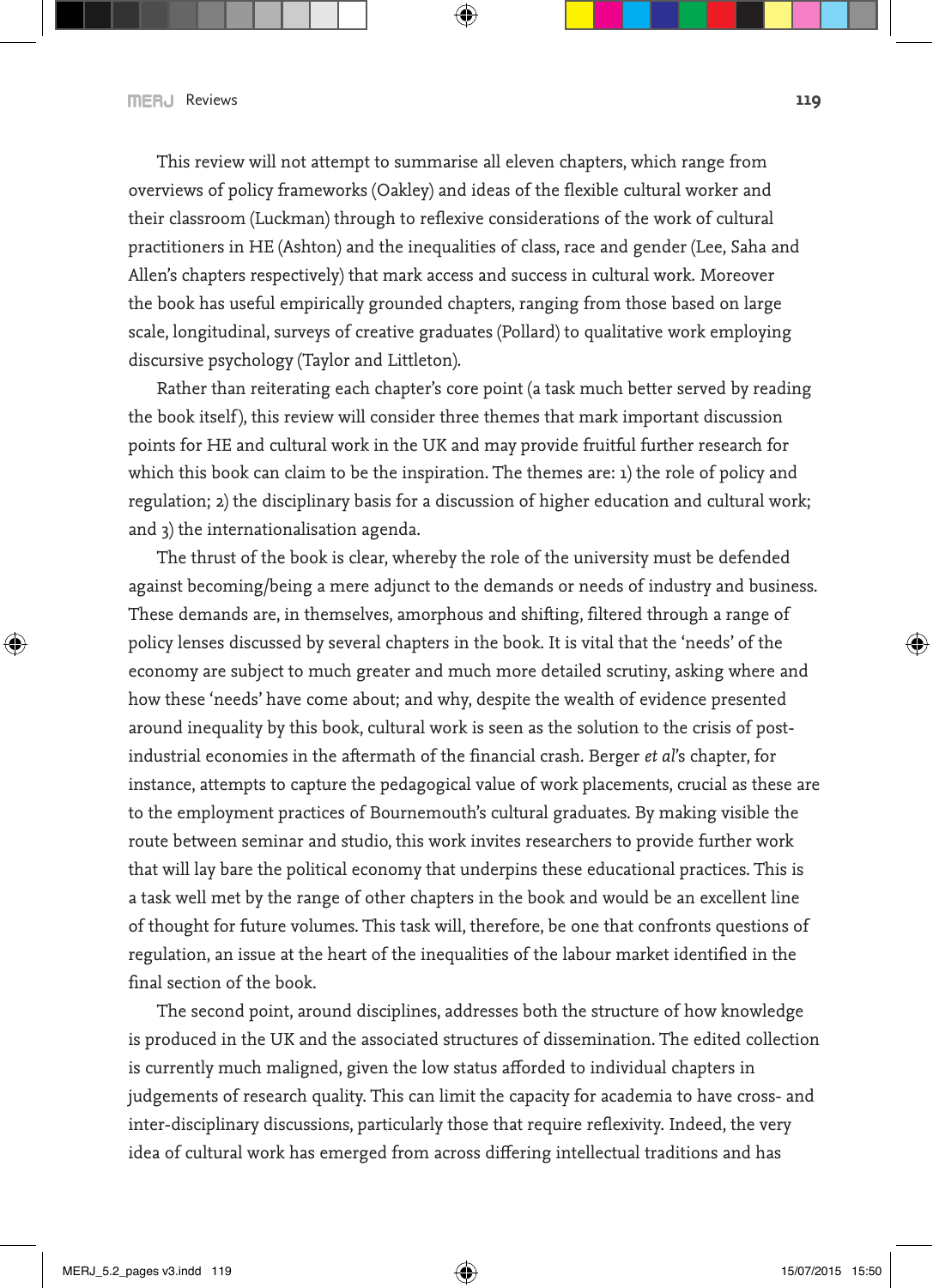resulted in fruitful dialogues between cultural and media studies, geography, sociology, politics and management, to give just a few examples. This suggests the value of the edited collection, as a space that is not concerned with inching the individual disciplinary glacier forward, but rather addressing, from a range of perspectives, the reality confronting many research and teaching staff in the British university. However, it is disappointing that Palgrave have not published the book in paperback, ensuring that the most important discussions of academics' labour will remain out of the hands of all but the most well remunerated of the professorial class.

The final area for future work is around the internationalisation agenda. An obvious criticism of this volume would be to bemoan its focus on the UK. It would be a standard gasp of whataboutery to raise this as a failure with the choice of authors and the focus of the text. However, this is actually an unacknowledged strength of the text. By giving a detailed exploration of British higher education it provides the basis for comparative work, in particular building on the more internationally inclined chapters, such as Luckman's.

Moreover, what is needed when considering issues such as those raised on the book is not the aping of the rush to internationalisation occurring across British HE, with its willingness to charge large amounts of money with little or no thought given to the need to reshape curricula to reflect the global makeup of the contemporary classroom. Rather future research must reassess national specificity, albeit at the cost of limiting the ability of important theoretical interventions to travel light. Thus a book with a clear national focus is welcome, albeit with the caveat that the text needed to further differentiate what might be common to higher education institutions and cultural work in the UK as against what might be unique and *sui generis*.

Reviewer – Dave O'Brien, Goldsmiths, University of London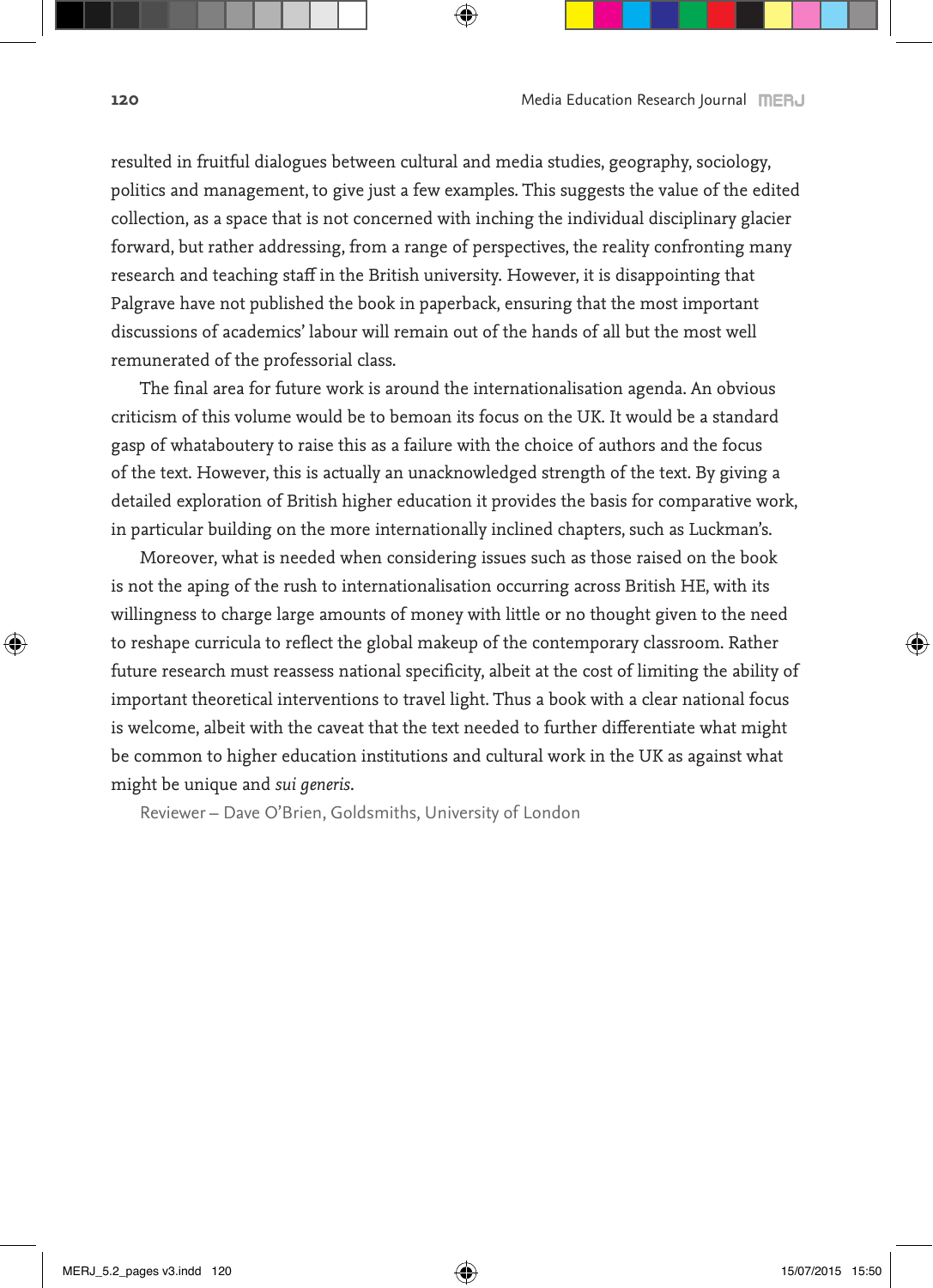## **Laughey's Canon**



Editor's note: For this issue of *MERJ*, we asked editorial board member Dan Laughey to cast his eye back over the period since we published his 'Back to Basics' essay in *MERJ*, under the heading 'Laughey's Canon'.

Whether we agree with Dan's position is another matter, but we are interested in his provocation – that there should, or can, be, a 'canon' for a discipline that has perhaps been viewed by its practitioners as more of a

'horizontal discourse', to use Bernstein's term, or one more resistant to a grand narrative of (with the exception of Stuart Hall, who doesn't make the list but is credited) white male thinking and writing. On the other hand, Dan's assertion that criticism is threatened by neo-liberal discourses of employability and enterprise that pervade in writing about media education today is both pertinent and politically vital.

So we asked Dan to go further this time, to flesh-out the canon as he sees it, and in return we will commission further reviews by current media educators of the titles he recommends that we haven't included as yet in the series. As before, the reviewers will be asked to re-appraise the significance of the text specifically for its 'use value' in media teaching. And we will offer MERJ readers the opportunity to comment on the list online.

#### **Laughey's Canon: Where next for media theory?**

When I was first asked by the editors of *MERJ* to come up with a shortlist of seminal works in the broad field of media, communications and cultural studies – for the newly titled 'Laughey's Canon' section of the journal – it was with a pleasant sense of surprise that a small handful of names and titles immediately sprang to mind: *Understanding Media* by Marshall McLuhan, *Television* by Raymond Williams, and *Mythologies* by Roland Barthes to name but three. These seminal examinations of media and popular culture, regardless of how long ago they were written, demand respect and attention, stand out from the rest and stand the test of time.

Barthes, McLuhan and Williams should form the cornerstone of all theoretical endeavours in media literacy, just as Durkheim, Weber, Mills and Simmel do for sociology; Freud, Skinner and Jung for psychology; Marx, Keynes and Smith for economics. That is not to say that other great thinkers should be excluded or side-lined, but if anything approaching a 'discipline' is expected of media education, then certain founding fathers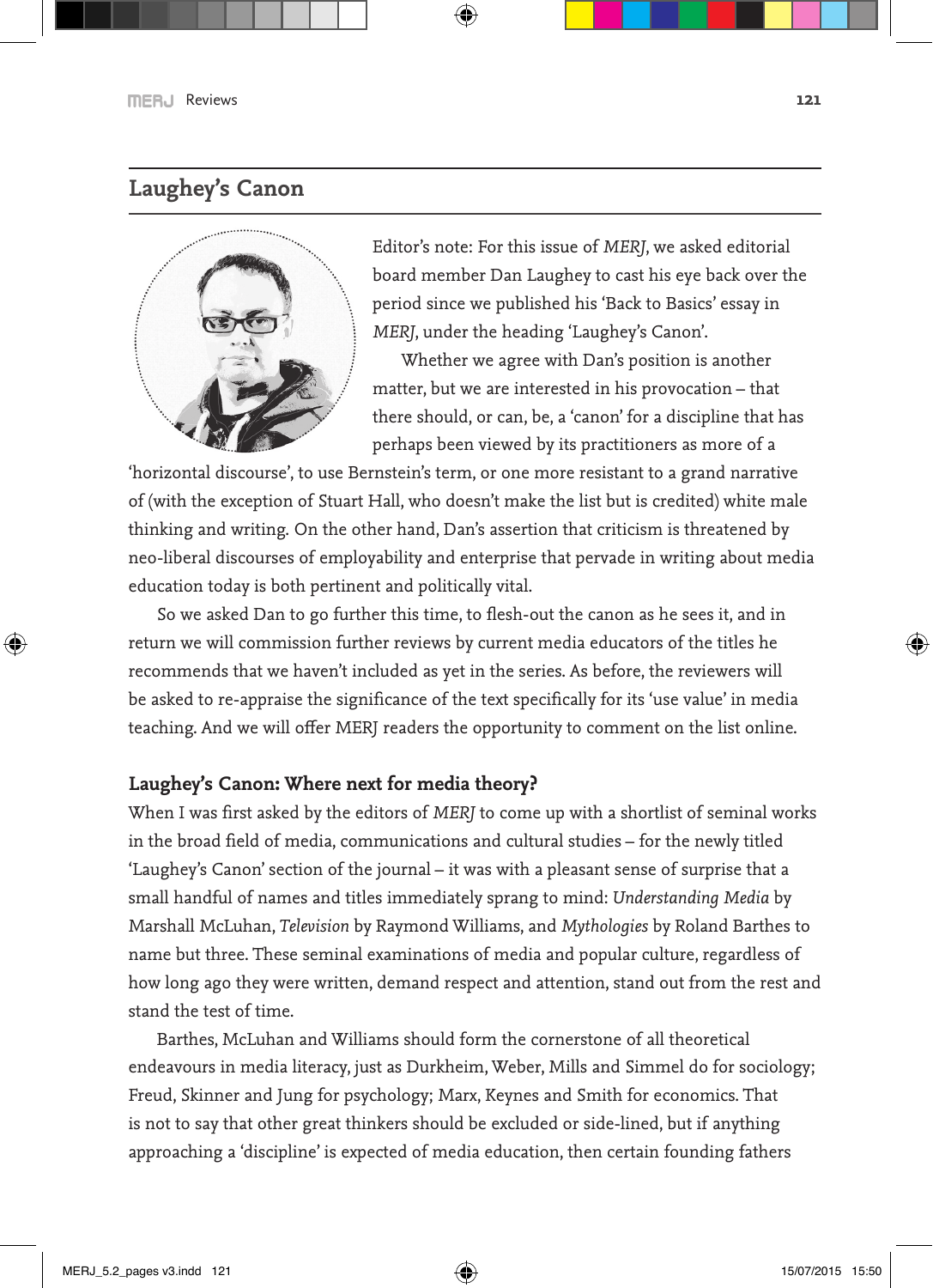must be placed at the top of the list of what today's students are reading and learning from.

Perhaps the best analogy is not with sociology or psychology or economics, but with literature. Literary criticism of the twentieth century, after all, is where much 'classic' contemporary theory emerged from and migrated, by various leaps and bounds, to critical theory, cultural theory, film theory, and more recent still, media theory. Barthes, McLuhan and Williams were all literary critics to begin with, only later developing their modes of thought and analysis beyond literature to the realms of popular entertainment and mass communications.

The term 'criticism' is often framed negatively, as a biased viewpoint, a threat to creativity, a challenge to authority, something to be avoided or deflected elsewhere. Critics these days, of all descriptions, get something of a rough-ride in a culture obsessed with respectability, crisis management and image enhancement.

But the word 'criticism' – from the original Greek *kritikos* – has the more neutral meaning 'to discern or judge'. Only in modern times has a secondary meaning – 'to judge harshly and in a hostile manner' - evolved, and it is precisely those political regimes and politically correct do-gooders keen to belittle their critics by casting aspersions in the good name of criticism who foreground that secondary meaning, at the same time threatening the basic human right to free speech and free opinion.

Being able to make judgements, develop a thesis, sustain an argument, express an informed opinion, are core values at the heart of all literacy and all pedagogy. Criticism is what teachers, students and practitioners should be engaged in on a daily basis, regardless of conformist voices who preach 'the right way to do things' as they cling to the status quo.

Criticism should be encouraged, under all circumstances and without exceptions, but media criticism, much like literary criticism, requires a select range of canonical works as a focal point for debate and discussion. As I have argued before, this canon need not be static or set-in-stone, though for it to change, any emerging thinker must stand the test of time, his or her body of work being collectively embraced by generations of scholars and practitioners within the discipline of media education, and given the relative youthfulness of our discipline, the present canon is a merely fledgling to what it will become.

The question still unanswered is why these seminal theoretical accounts of media and communications should be given such importance in media syllabuses of one kind or another. As well as offering the best of all possible examples of media criticism – and if we learn by example, we may assume some of that impeccable thinking will rub off on us eventually, making us key thinkers and opinion leaders of the future – it is also true to say that the legacy of these accounts lie in their value judgement; in how they discriminated between the most important cultural phenomena of our times, and all the pitiful rest.